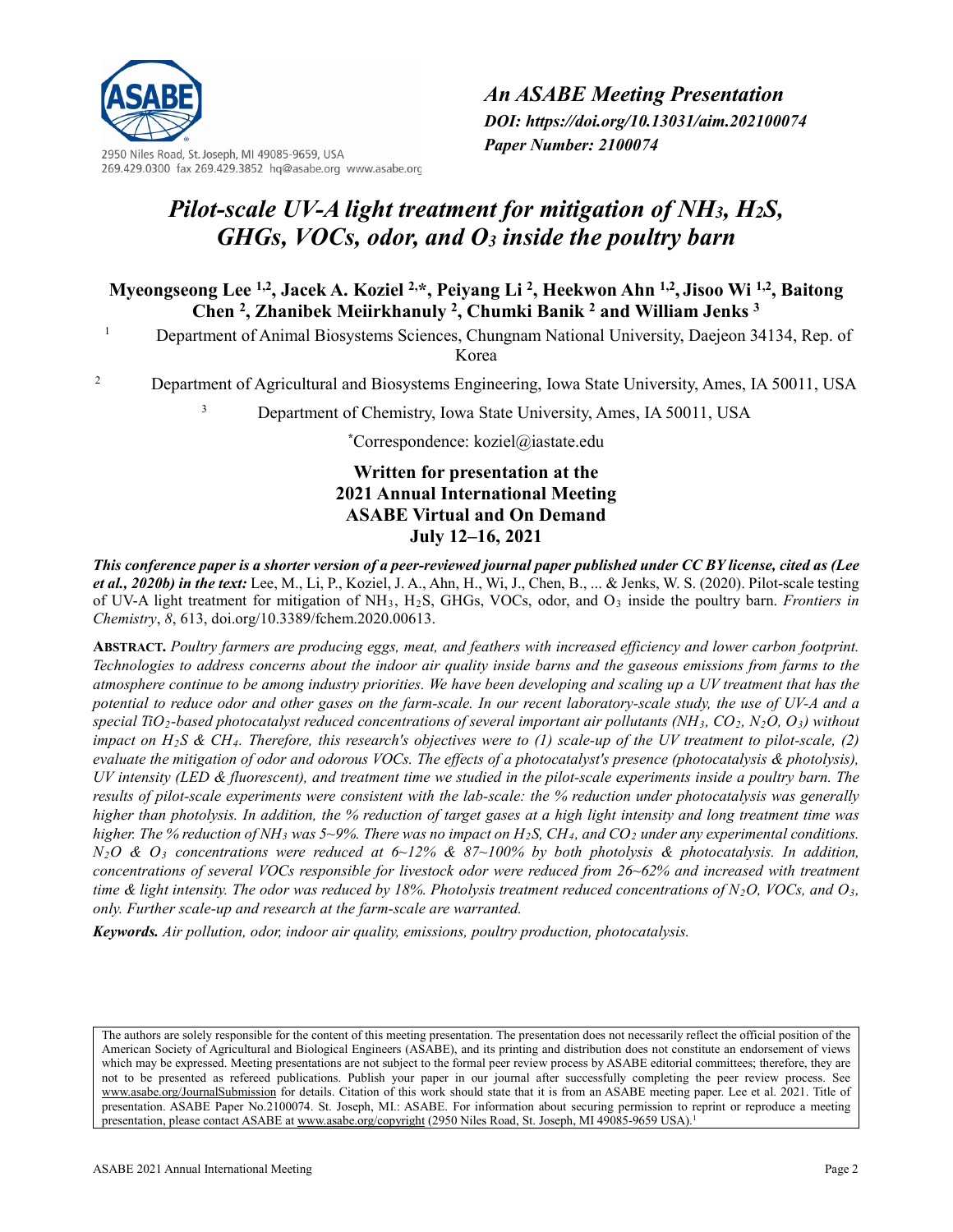# **Introductions**

Poultry farmers are producing eggs, meat, and feathers with increasing efficiency and a lower carbon footprint. Technologies to address concerns about the air quality inside barns and the gaseous emissions from farms to the atmosphere continue to be among industry priorities. Only  $\sim$ 25% of research on technologies to mitigate emissions from animal production systems has been tested on farms, and scaling up technologies from the lab- to farm-scales has proven to be a challenge. However, farmers prefer technologies that are simple to adopt and low in cost. Therefore, pilot- and farm-scale experiments should be preceded for the technical application on the livestock farm. According to previous studies (Maurer et al., 2016), the treatment of odorous emissions with UV light has the potential to be a relatively simple adaptation to existing and new facilities. Yet, many practical questions remain to be addressed to scale up this technology from the lab to the farm.

Proposed UV-based methods consist of direct irradiation and photocatalytic treatment. In the former, light is directly absorbed by the target gases (or potentially other photoreactive gases). By contrast, photocatalysis consists of the light being principally absorbed by a photoactive coating with secondary reactions between target gases and reactive intermediates taking place mainly at or near the coated surfaces. UV irradiation treatment has a variety of mitigation effects on the target gas, depending on several parameters. Direct irradiation generally requires shorter wavelength light (e.g., 254 nm), in that few target molecules absorb in the near UV (e.g., 360 nm), whereas photocatalytic treatment can proceed with the longer wavelengths because of choice of coating. Light flux is another obvious parameter. Other critical variables in the real application are the presence of other agents in the gas mixture, such as the degree of humidity and the presence or absence of ozone.

The wavelength of irradiation is an important consideration for the application of UV technology because of its potential effects on humans and animals. The very shortest, easily accessible wavelengths (e.g., 185 nm) will cause a buildup of ozone and  $N_2O$  because the light is absorbed by atmospheric  $O_2$ . Traditional bactericidal light sources (often 254 nm) do not cause that problem but would cause rapid sunburn for exposed skin. Near-UV light (often called UV-A) that is sufficient for photocatalysis is also not appropriate for long-term skin exposure but is otherwise the most benign. The most common photocatalyst is nano-particulate TiO<sub>2</sub>, which is chosen for its relatively broad application, comparatively high efficiency, durability, lack of toxicity, and low cost (Hashimoto et al., 2005; Zaleska, 2008; Rockafellow et al., 2012; Schneider et al., 2014).

Photocatalysis is initiated when photons of sufficient energy (i.e., greater than the semiconductor bandgap) are absorbed by the TiO<sub>2</sub> particles, resulting in electron/hole (e-/h+) generation (Vautier et al., 2001; Schneider et al., 2014; Lee et al., 2018; Maurer and Koziel, 2019). For commonly available  $TiO<sub>2</sub>$ , the threshold is roughly 380 nm. Under atmospheric moisture conditions, HO• (hydroxyl) radicals are produced by the interaction of hole  $(h+)$  with  $H_2O$  molecular (Vautier et al., 2001; Nakata and Fujishima, 2012; Lee et al., 2018; Maurer and Koziel, 2019). The most common electron sink is molecular oxygen. Either through these reactive intermediates or by direct interaction with the e- or h+, the target materials are degraded. Full mineralization (conversion to  $CO<sub>2</sub>$ , H<sub>2</sub>O, and inorganic ions) can usually be achieved through exhaustive treatment. Although the detailed mechanism of photocatalysis varies with different target pollutants and treatment conditions, it is commonly agreed that the primary reactions responsible are these interfacial oxidation and reduction reactions (Abe, 2010; Maeda and Domen, 2010; Nakata and Fujishima, 2012; Schneider et al., 2014).

The applicability of UV photocatalytic technology to the farm has been investigated in previous studies. Photocatalysis based on  $TiO<sub>2</sub>$  has been evaluated to reduce odorous gases and fine particulate concentrations as well as for increased feed conversion rates (Guarino et al., 2008; Costa et al., 2012; Zhu et al., 2017; Maurer and Koziel, 2019). In addition, optimal conditions and parameters affecting target gas mitigation have been investigated (Lee et al., 2020). Moreover, economic analysis has shown that it is reasonable compared to other technologies (Koziel et al., 2008; Liu et al., 2015).

Here we report a study of the mitigation of odorous target gases, VOCs, GHGs, and odor using UV-A treatment in actual poultry farms. This study was brought up to a pilot-scale based on the lessons learned about UV-A performance of the photocatalysis demonstrated in a recent lab-scale study (Lee et al., 2020a). The results provided evidence that photocatalysis with TiO<sub>2</sub> coating and UV-A light can reduce gas concentrations of NH<sub>3</sub> (3~19%), CO<sub>2</sub> (4%), N<sub>2</sub>O (7~12%), and O<sub>3</sub>  $(12~48%)$  without significant effect on H<sub>2</sub>S and CH<sub>4</sub>. In addition, the mitigation of target gases was generally improved with parameters that sensibly dictate higher effective dosages: the presence of photocatalyst, relative humidity (RH, 12%), higher light intensity, longer treatment time, and low dust accumulation on the photocatalyst surface. However, it was found that the optimum mitigation conditions (RH and dust accumulation) and the effect of parameters (light intensity and treatment time) depend on the type of targeted gas.

Poultry barns manage lighting very precisely due to bird physiological and production needs. Thus, the poultry industry is generally prepared to consider the adoption of light-based technologies. However, carefully scaled-up studies are still needed to move forward with UV-based treatment for air quality improvements without jeopardizing current production practices. To date, no studies report on applying actual photocatalysis technology in real poultry farms. Therefore, the objectives of this research are (1) to scale-up the UV treatment to pilot-scale in the poultry farm and (2) to evaluate the mitigation of  $NH_3$ ,  $H_2S$ , GHGs, odor, and odorous VOCs. In addition, the effects of photocatalyst presence (in comparison to direct photolysis), UV intensity (based on LED vs. fluorescent light sources), and treatment time were studied in the pilot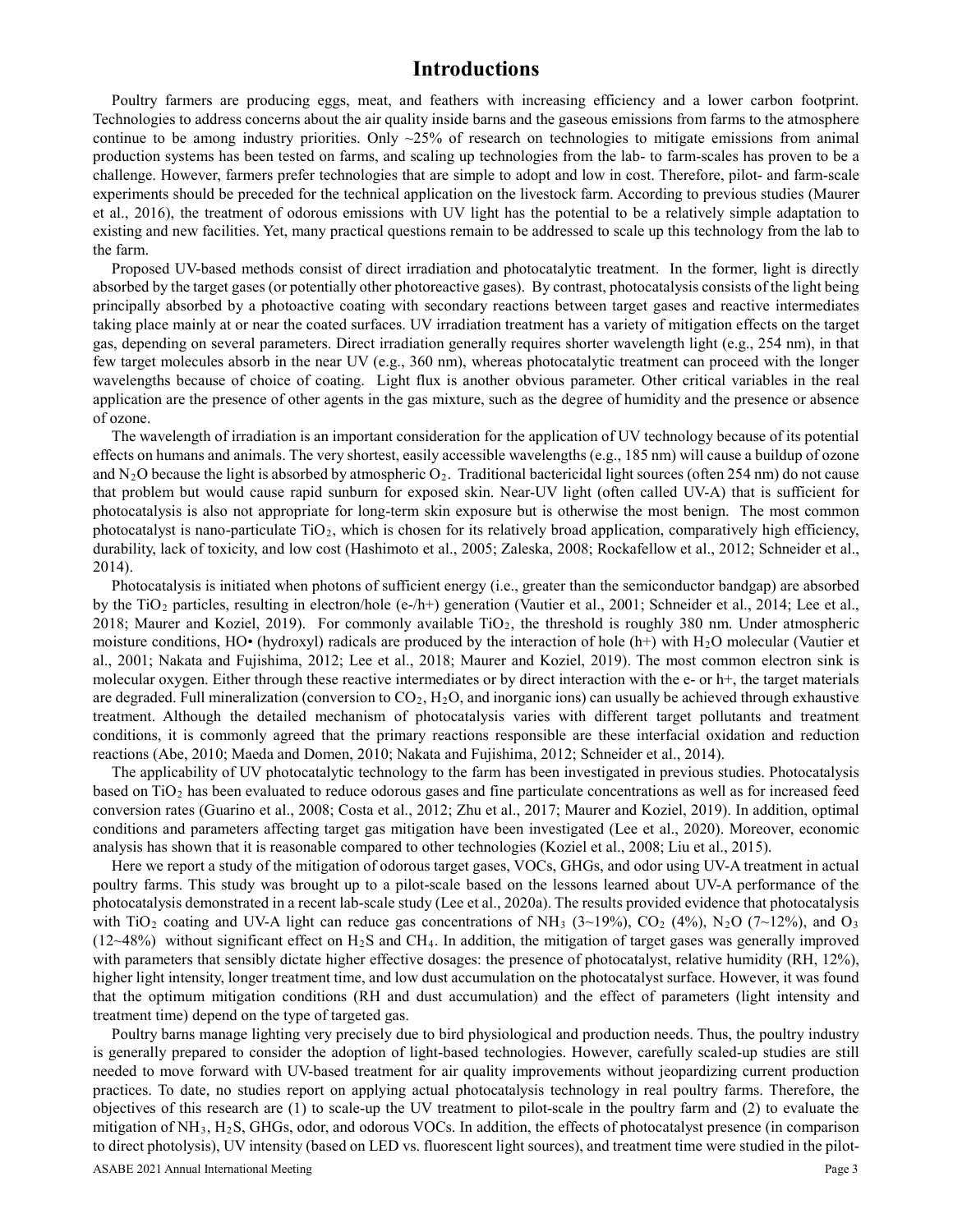scale experiments inside a poultry barn.

# **Materials and Methods**

#### **Experimental reactor setup**

The reactor (2.44 x 0.3 x 0.3 m) was designed with reference to previous research (Maurer and Koziel, 2019) as shown in the system illustrated in Lee et al., 2020b; Figure 1. The frame consisted of a plated steel slotted angle (Lowes, Mooresville, NC, USA) with an embossed white fiberglass reinforced plastic wall panel (Lowes, Mooresville, NC, USA). The frame was constructed to support interchangeable wall panels (0.3 x 0.61 x 0.002 m, regular panel vs. TiO2 coated panel). These materials are commonly used as an interior wall in a livestock barn (Maurer and Koziel, 2019). The wall panel's bottom was coated with a photocatalyst (nanostructured anatase TiO<sub>2</sub> at 10 µg⋅cm<sup>-2</sup> from PureTi, Cincinnati, OH, USA). All of the wall panels are changed when testing the effect of photocatalysis from uncoated panels to coated ones. On the front and back panels, a 0.1 m diameter hole was made to allow airflow in the reactor. The reactor air inlet consisted of two duct reducers with a diameter of 0.20 m to 0.15 m and a diameter of 0.15 m to 0.10 m (Lowes, Mooresville, NC, USA).

A fan was installed in a 0.1 m diameter steel axial duct (Lowes, Mooresville, NC, USA) at the end of the reactor. The fan drew air from the inlet of the reactor to the outlet. The fans were able to adjust the flow rate using the dimmer switch. Therefore, the fan velocity calibration was conducted to adjust the flow rate in the reactor.

The reactor was illuminated with two fluorescents (Spectroline, Westbury, NY, USA) and one LED (ONCE, Plymouth, MN, USA). Both sources emit predominantly at 365 nm. Two fluorescent UV lamps were installed in the middle and 0.15 m behind the center lamp. For the LED-based treatment, one UV lamp was installed in the middle of the reaction.

Measurement of ammonia  $(NH_3)$  and hydrogen sulfide  $(H_2S)$  concentrations, temperature, relative humidity (RH), and ozone  $(O_3)$  were conducted in real-time. Temperature and RH were monitored via an 850071 Environmental Quality meter (Sper Scientific, Scottsdale, AZ, USA). Gas samples for Greenhouse gases (GHGs), odorous volatile organic compounds (VOCs), and odor were collected and subsequently analyzed in the lab. Samples were collected at the reducer at the front of the reactor and 0.15 m away from the rear board. The measurement of target gases was triplicated.

#### **TiO2 coating**

 $TiO<sub>2</sub>$  coating was conducted with the spraying method. TiO<sub>2</sub> coating on the panel was carried out by a professional protocol provided by PureTi company(Cincinnati, OH, USA). In addition, spray training was conducted with SATA help (Spring Valley, MN, USA) for accurate spraying control. Before starting the coating, the temperature (25 ℃) and relative humidity (40-45%) of the site were adjusted to prevent instant evaporation of the sprayed TiO<sub>2</sub> solution (nanostructured anatase 10  $\mu$ g TiO<sub>2</sub>, PureTi, Cincinnati, OH, USA). Then, after cleaning the surface of the experiment panel, TiO<sub>2</sub> solution was sprayed. When spraying, the pressure was adjusted to 60 psi with a regulator from the compressor, and the distance between the panel and the spray was 6 inches, and the angle was 90 degrees. And after 3 days, the coated panel was used for the experiment.

#### **Experimental fan calibration**

The fan calibration was performed by measuring the velocity of each 0.012 m distance triplicated from the top of the fan and averaging a total of 8 points air velocity (illustrated in Lee et al., 2020; Table 1). The dimmer switch was adjusted to measure the maximum, medium, and minimum air velocity of the pan. These three velocities were named as setting 1, 2, and 3 from the fastest speed order. In the experiments, fan velocity used settings 2.0, 2.5, and 3.0 to set typical air exchange rates inside mechanically-ventilated barns. The treatment times in the inside of the reactor corresponding to the three air velocities are 40, 100, and 170 s, respectively. The air velocity of the fan was measured using a wind speed sensor (Modern Device, Providence, RI, USA) with Arduino Uno (Arduino LLC, Boston, MA, USA). The wind sensor was calibrated using the value of volts from the sensor at the WTM-1000 mini wind tunnel (Omega Engineering Inc., Norwalk, CT, USA) from 0 to 10 m·s-1 (illustrated in Lee et al., 2020b; Figure 2).

#### **UV-A light sources**

Two fluorescent light bulbs were combined with one lamp, and a total of two lamps were used in this study. The LED used an aluminum board equipped with 108 LED chips. Light intensity was measured with an ILT-1700 radiometer (International Light Technologies, Peabody, MA, USA) equipped with an NS365 filter and SED033 detector (International Light Technologies, Peabody, MA, USA). For economic analysis, power consumption was measured using a wattage meter (P3, Lexington, NY, USA). The LED had ~10x greater intensity and lower power consumption compared with the fluorescent lamp (Table1). The effective exposure of light intensity was mapped on the reactor's interior surfaces (illustrated in Lee et al., 2020b; Figure 3).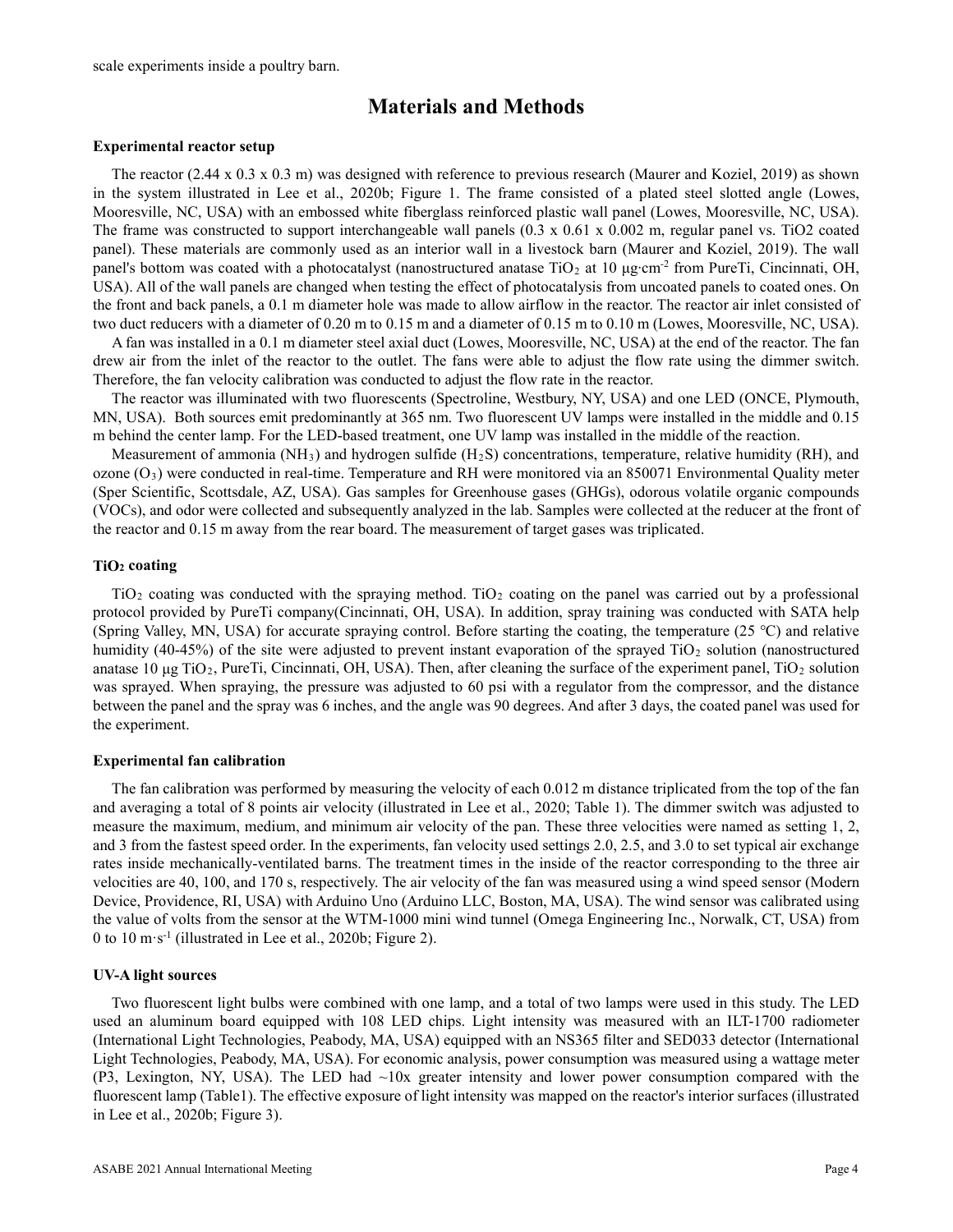|                                                | Fluorescent | ÆD   |
|------------------------------------------------|-------------|------|
| Total light intensity ( $mW \text{ cm}^{-2}$ ) | 1.44        | 4.85 |
| Power (W)                                      | 48.∠        |      |

#### **Teaching poultry farm**

Pilot-scale testing was conducted at ISU Poultry Teaching Farm (Ames, IA, USA). The study was not using animals, and they were not exposed to UV-A. The performance of UV-A reactor was tested in realistic barn conditions where the environmental parameters (temperature, relative humidity, ventilation), dust, gases were representative of the conditions inside poultry barns in general. The teaching farm is a caged facility with about 200 laying hens. Animal density is 0.045-  $0.056$  m<sup>3</sup> head<sup>-1</sup>. Once a day, the manure was cleaned manually using a scraper. The teaching farm was set up with a side ventilation system in which the flow rate of the fan was automatically changed according to the temperature. The UV-A reactor was located in a nearby manure collector site (illustrated in Lee et al., 2020; Figure 4).

#### **Ammonia and hydrogen sulfide**

A gas monitoring system (OMS-300, Smart Control & Sensing Inc., Daejeon, Rep. of Korea) equipped with electrochemical gas sensors of Membrapor Co. (Wallisellen, Switzerland) was used to measure NH3 (NH3/CR-200) and H2S (H2S/C-50) concentrations. Both gas sensors were calibrated with standard gases before the experiment. The calibration result of both sensors was  $R^2 > 0.98$ .

#### **Volatile organic compounds**

Samples were collected and analyzed in the same method as in the previous study (Maurer and Koziel, 2019). Air samples for VOC measurements were collected using 1 L glass gas sampling bulbs (Supelco, Bellefonte, PA, USA). Air samples were taken using a portable vacuum sampling pump (Leland Legacy; SKC Inc., Eighty-Four, PA, USA) with a set flow rate of 5 L min-1 for 1 min and analyzed in the same day. Chemical analyses of poultry odorants were completed using a solidphase microextraction (SPME) (50/30 µm DVB/CAR/PDMS; 2 cm-long fibers, Supelco, Bellefonte, PA, USA) using static extraction for 1 h at room temperature and gas chromatography-mass spectrometry (GC-MS) system for analyses (Agilent 6890 GC; Microanalytics, Round Rock, TX, USA).

#### **Greenhouse gases**

Methane (CH<sub>4</sub>), carbon dioxide (CO<sub>2</sub>), and nitrous oxide (N<sub>2</sub>O) measured in this study as the greenhouse gases (GHGs). GHGs samples were collected using syringes and 5.9 mL Exetainer vials (Labco Limited, UK) and were analyzed for GHG concentrations on a GC equipped with FID and ECD detectors (SRI Instruments, Torrance, CA, USA). Samples were analyzed on the day of collection. Standard calibrations were constructed daily using 10.3 ppm and 20.5 ppm CH<sub>4</sub>; 1005 ppm and 4010 ppm  $CO_2$ ; and 0.101 ppm and 1.01 ppm  $N_2O$ ; and pure helium used to 0 ppm (Air Liquide America, Plumsteadville, PA, USA).

#### **Ozone**

The O3 detector was connected to the monitoring system (Series 500 monitor, Aeroqual, New Zealand) and installed at the sampling site inside the reactor. The ozone sensor (OZS, Aeroqual, New Zealand) was sent to the professional company (Gas Sensing, IA, USA) for certified calibration before use. The detection range was from 0 to 50 ppb.

#### **Odor**

Odor samples were collected from the incoming and outgoing air sampling ports of the UV reactor in 10 L Tedlar sample bags using a Vac-U-Chamber (SKC Inc., Eighty-Four, PA, USA) and sampling pump (SKC Inc., Eighty-Four, PA, USA). Tedlar sampling bags were pre-cleaned by flushing with clean air three times before use. Odor samples were analyzed using a dynamic triangular forced-choice olfactometer (St. Croix Sensory Inc., Stillwater, MN, USA). Four trained panelists at two repetitions each were used in the analysis of each sample. Each sample was presented to the panelists from low concentration to higher concentrations; each dilution level doubled the concentration of the odor.

#### **Data measurement and analysis**

Gas samples were collected after 30 min of equilibration time under each treatment condition. The overall mean % reduction (mitigation) for each measured gas was estimated using:

% *Reduction* = 
$$
\frac{E_{con} - E_{Treat}}{E_{con}} \times 100
$$
 (1)

where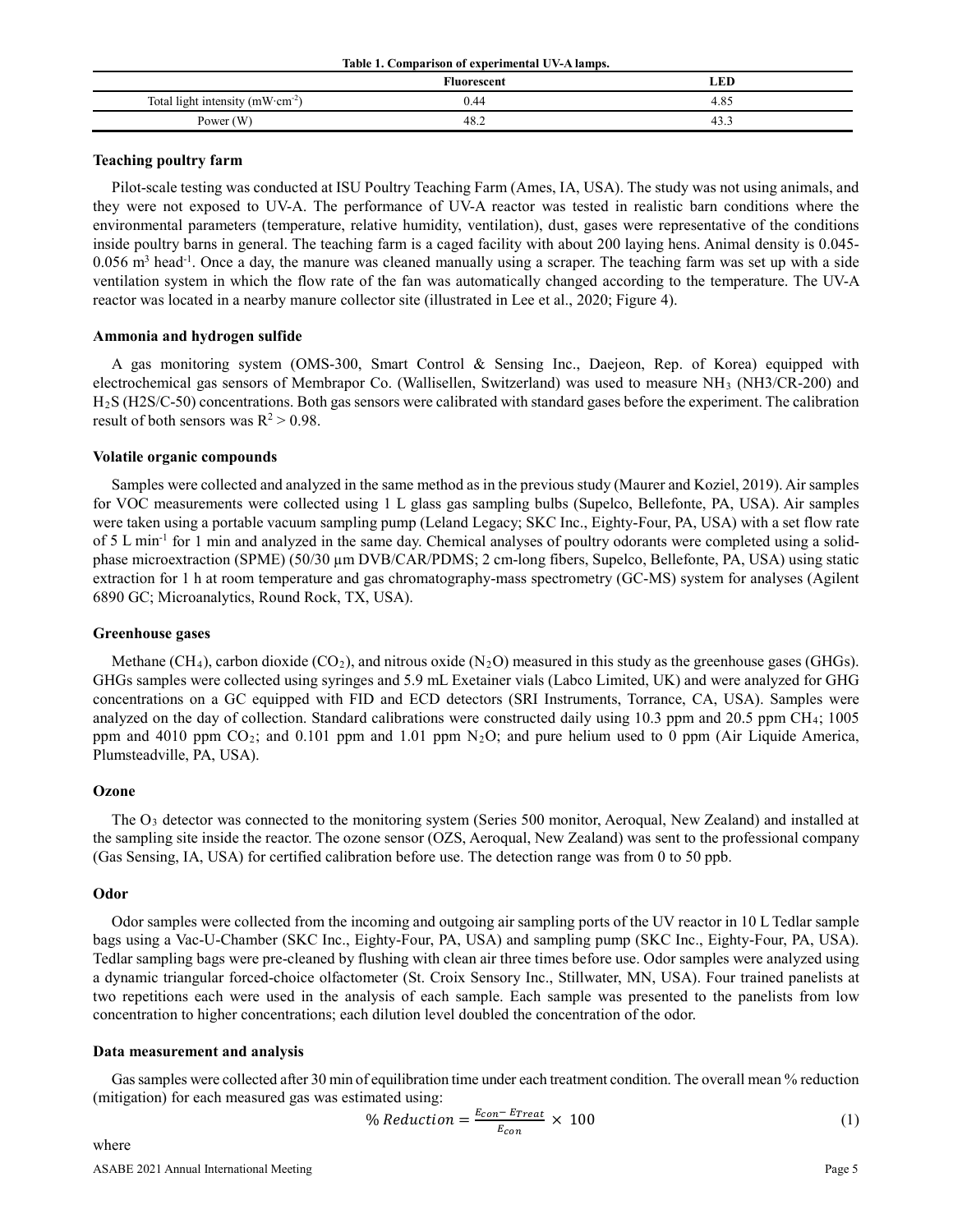$E_{Con}$  and  $E_{Treat}$  = the mean measured concentrations in control and treated air, respectively

Emission rates were calculated as a product of measured gas concentrations and the total airflow rate through the wind tunnel, adjusted for standard conditions and dry air using collected environmental data. The overall mean mitigation of each measured gas emission was estimated using:

$$
Mitigation of emission = \left(C_{con} \times V \times \frac{273.15 \times MW}{(K_{Con}) \times 2.24 \times 10^4} - C_{Treat} \times V \times \frac{273.15 \times MW}{(K_{Treat}) \times 2.24 \times 10^4}\right)
$$
 (2)

Where:

Mitigation of emission  $(g \text{ min}^{-1})$  = the mitigation of gas emission  $C_{Con}$  and  $C_{Treat}$  = the mean measured concentrations in control and treated air (mL m<sup>-3</sup>), respectively V = the ventilation rate  $(m^3 \text{ min}^{-1})$  $MW =$  the molecular weight of target gas  $(g \text{ mol}^{-1})$  $K_{Con}$  and  $K_{Treat}$  = the temperature in control and treated air (K), respectively 2.24 x  $10^4$  = an ideal gas conversion factor for liters to moles at 273.15 K.

#### **Statistical analysis**

The program of R (version 3.6.2) was used to analyze the mitigation effect of UV-A irradiative treatment for target gases on the poultry farm. The parameters of catalyst, lamp-type, and treatment time between control concentration and treatment concentration were statistically analyzed using one-way ANOVA. The statistical difference was confirmed by obtaining the p-value through the paired Tukey test. A significant difference was defined for a p-value <0.05 in this study.

# **Results**

#### **Environmental parameters**

The average temperature inside the poultry barn was  $25\pm3$  °C, and the average RH was  $59\pm4$  %. The average temperature of the gas after the fluorescent UV-A light irradiation and LED was  $27\pm2$  and  $28\pm3\degree$ C, respectively. In addition, RH decreased by about 3% after UV irradiation. Therefore, after the UV-A light irradiation, the temperature was increased, but RH was decreased. It was confirmed that the concentration of target gases was significantly reduced because of the increased ventilation in the farm from 12:00 PM (e.g., NH3 concentration is 10±1 ppm at 12 PM). Therefore, all samples were collected before 10 AM.

#### **Ammonia and Hydrogen sulfide**

The average NH<sub>3</sub> concentration in the poultry barn without treatment was  $23\pm3$  ppm. In the case of photolysis, there was no statistically significant NH<sub>3</sub> mitigation in all experimental conditions (p>0.05). For photocatalysis, the % NH<sub>3</sub> reduction was 5% when using fluorescent UV-A and 9% when using LED UV-A ( $p<0.05$ ). The H<sub>2</sub>S concentrations were too low for measurement with the instrumentation used  $(0~5$  ppb). Thus, reductions could not be estimated (illustrated in Lee et al., 2020b; Table 3).

#### **Volatile organic compounds**

In the case of photolysis, three VOCs showed statistically significant % reductions and were limited to the longest treatment time (170 s), i.e., dimethyl disulfide (25.8% under fluorescent UV-A), p-cresol (35.6%) & indole (31.4%) under LED UV-A. In the case of photocatalysis, five VOCs showed significant % reductions, i.e., p-cresol (32.2% under fluorescent UV-A), and dimethyl disulfide, butanoic acid, p-cresol, indole, and skatole showed 31.2~61.9% reductions under LED UV-A. In general, treatment with the LED at the longest treatment time (170 s) was most effective in reducing the concentrations of most VOCs measured (illustrated in Lee et al., 2020b; Table 4).

#### **Greenhouse gases**

The average GHGs concentration in the poultry barn was  $2.5\pm0.2$  (CH<sub>4</sub>),  $465\pm48$  (CO<sub>2</sub>), and  $0.28\pm0.03$  (N<sub>2</sub>O) ppm. For  $CH_4$  and  $CO_2$ , there was no statistically different change in their concentration. However, N<sub>2</sub>O showed under photocatalysis an average 6% reduction with fluorescent UV-A and 9% with LED UV-A. In addition, The photolysis using only an LED UV light source still showed a 7% reduction. The N<sub>2</sub>O mitigation showed a significantly higher % reduction with the high light intensity and with a longer treatment time (illustrated in Lee et al., 2020b; Table 5).

#### **Odor**

Odor % reduction was statistically different only in long treatment time and high light intensity conditions (LED, 170 s). The odor % reduction was presented at 18% (p<0.05). The odor unit  $(OU_e \cdot m^3)$  decreased from 582 $\pm$ 25 to 475 $\pm$ 38 in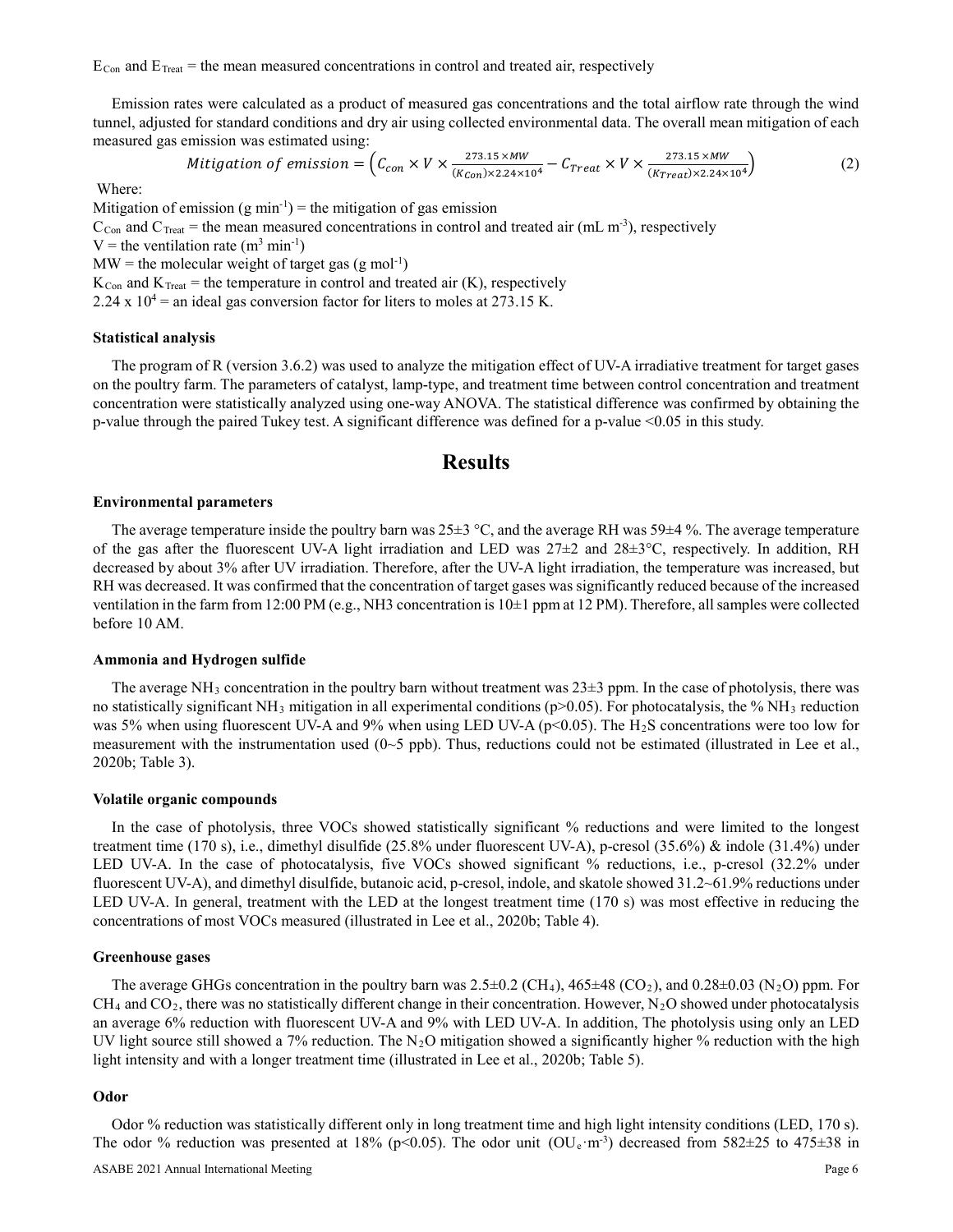#### **Ozone**

The average  $O_3$  concentration in control samples was 9.0±4.7 ppb. The average  $O_3$  concentration after treatments was  $0.3\pm1.2$  (ppb). Both photolysis and photocatalysis showed a similar tendency to decrease  $O_3$  concentration (illustrated in Lee et al., 2020b; Table 7). The LED-based irradiations showed a greater reduction than fluorescent (100% vs. 87%). However, there was no statistically significant difference between them  $(p>0.05)$ .

### **Discussion**

This pilot-scale study showed the % reduction in the concentrations of NH<sub>3</sub>, N<sub>2</sub>O, O<sub>3</sub>, and some types of VOCs in poultry barn exhaust as a result of direct and indirect photolytic treatment. The results show similar trends as the laboratory experiment that used the same UV-A light source and  $TiO<sub>2</sub>$  density. A comparison of the laboratory and pilot scales are summarized in Table 8 (Lee et al., 2020b). On the laboratory scale (Lee et al., 2020a), an RH of 12% was reported as the optimal humidity condition for reducing target gases. As the treatment time decreased, the light intensity decreased, the relative humidity increased, and dust accumulation increased, the % reduction gradually decreased. As a representative example, when the RH increased from 12% to 60%, the % reduction of NH3 declined from 19% to 6%. Therefore, the mitigation for the target gas was expected to be low, considering the actual RH and dust inside the poultry farm.

However, unlike these concerns, there was a statistically significant decrease in  $NH_3$ ,  $N_2O$ , and  $O_3$ . In the case of  $NH_3$ concentration, the % reduction increased with the increase of the light intensity. However, it did not show a statistical difference with the treatment time (100 s vs. 170 s). For  $N_2O$  concentration, the % reduction improved as the light intensity and the treatment time increased.  $O_3$  was detected in very low concentrations in the poultry farm; then, it was almost mitigated after UV irradiation. Interestingly,  $CO<sub>2</sub>$  did not show a % reduction effect, which is a different result compared with that from the lab-scale. It is considered a result reflecting that there is no chemical reason for reducing  $CO<sub>2</sub>$  under general photocatalysis conditions with normal  $TiO<sub>2</sub>$ . Pilot studies also showed that photocatalysis has the effect of improving indoor air quality by reducing some types of VOC and odor. Therefore, the application of photocatalysis in the poultry farm through lab-scale and pilot-scale results is considered to be a potential and positive technology in terms of reducing odorous gases, decreasing GHGs, and improving indoor air quality.

### **Conclusion**

The results of the study provide evidence that a photocatalyst using  $TiO<sub>2</sub>$  coating and UV-A light can reduce the target gas concentrations in poultry farm conditions. The photocatalysis reduced NH<sub>3</sub>, N<sub>2</sub>O, O<sub>3</sub>, VOCs, and odor. However, it did not affect  $H_2S$ , CH<sub>4</sub>, and CO<sub>2</sub>. In the case of NH<sub>3</sub> concentration, the % reduction ranged from 5 to 9% and was affected by light intensity. However, there was no statistical increase with increasing treatment time. The % reduction in N<sub>2</sub>O and O<sub>3</sub> concentrations increased with increasing light intensity and treatment time  $(6{\sim}12\%$  for N<sub>2</sub>O and 87 ${\sim}100\%$  for O<sub>3</sub>). For VOCs, greater light intensity (LED) and longer treatment time (170 s) improved mitigation. The % reduction was observed for DEDS (26-47%), BA (62%), p-cresol (32-49%), indole (31%), and skatole (35%) concentrations. The odor showed a statistical reduction of 18% only under LED with170 s treatment time. The application of photocatalysis based on  $TiO<sub>2</sub>$  with UV-A in the poultry farm is therefore considered to be beneficial in terms of reducing odorous gases, decreasing GHGs, removing  $O_3$ , and improving indoor air quality. Further research needs to be extended to farm-scale trials for investigating more detailed economic analysis and mitigation of target gases. In addition, it is also necessary to investigate the by-products after photocatalysis treatment for safe technology applications.

#### **Funding**

This research was supported by US Poultry & Egg Association Project #F080 "Mitigation of Ammonia and Odor Emissions: Improving Indoor Air Quality in Poultry Housing with Black UV Light." The research was made possible in part by an endowing Foundation gift from Koch Foods. This research was partially supported by the Iowa Agriculture and Home Economics Experiment Station, Ames, Iowa. Project no. IOW05556 (Future Challenges in Animal Production Systems: Seeking Solutions through Focused Facilitation) sponsored by Hatch Act & State of Iowa funds. The authors would like to thank the Ministry of Education and Science of the Republic of Kazakhstan for supporting Zhanibek Meiirkhanuly with a Master of Science (M.S.) study scholarship via the Bolashak Program.

#### **Acknowledgments**

This authors gratefully acknowledge Woosang Lee (Smart Control & Sensing Inc.) for his help with the gas monitoring system, Cameron Hall (ISU Poultry Teaching Farm) for facilitating the on-farm collection of poultry dust, Aaron Stephan